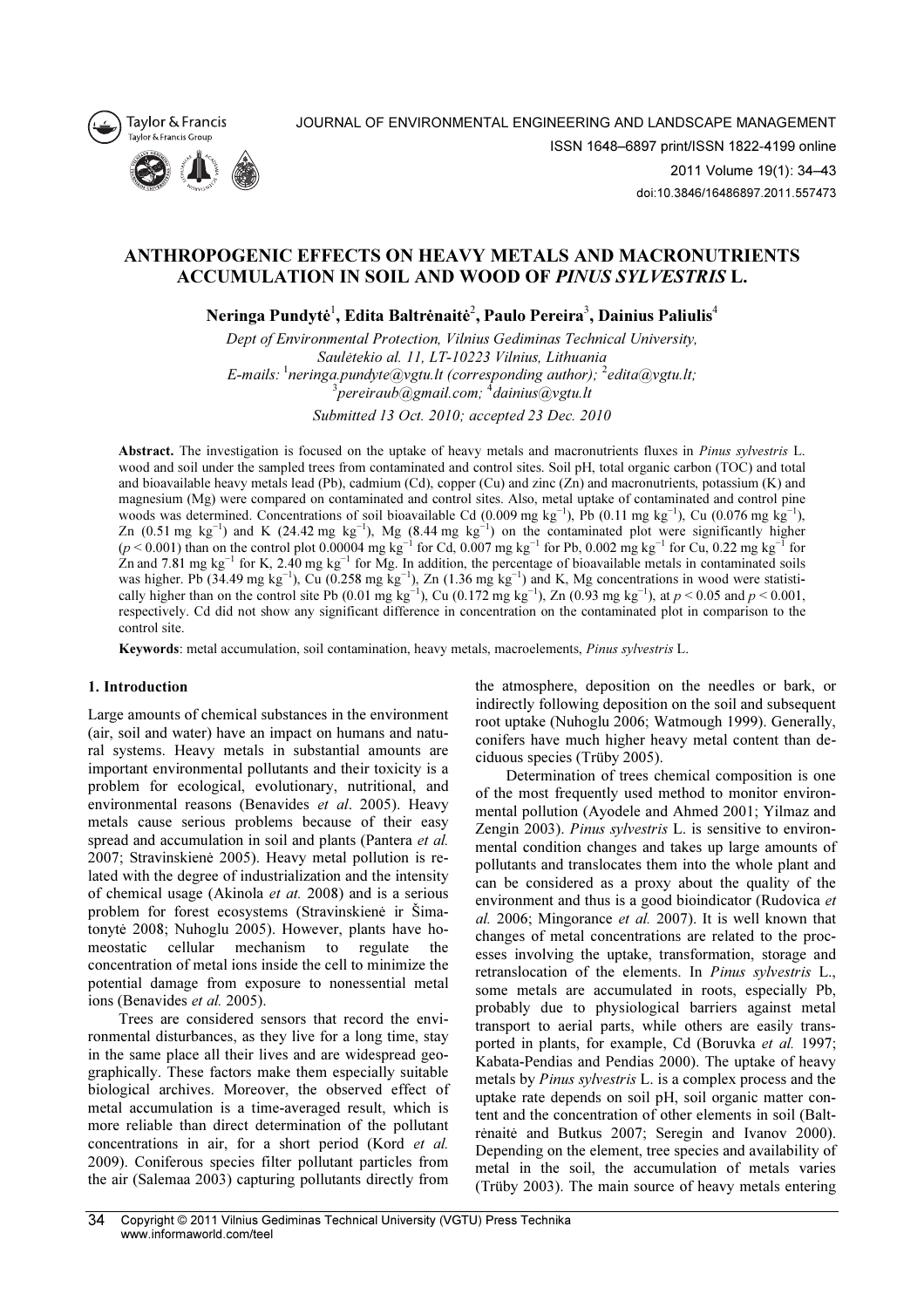the wood is related to the heavy metal uptake by roots from soils. On the root surface heavy metals bind to the carboxy-groups of mucilage uronic acids. The ability of mucilage to bind heavy metals decreases in the cation series:  $Pb^{2}$  >  $Cu^{2}$  >  $Cd^{2}$  >  $Zn^{2}$ . Furthermore, heavy metals enter the tree also from the atmosphere through the needles and bark with partial translocation into the wood (Scherbenko et al. 2008).

Data on the elemental composition of perennial plant organs, especially stem wood, are scarce and they are especially rare for forests under conditions of aerial pollution (Watmough and Hutchinson 1996; Saarela et al. 2005; Shcherbenko et al. 2008). The knowledge of the elemental content in the stem wood, needles and bark of Pinus sylvestris L. are of great environmental and industrial interest (Saarela et al. 2005), because it is a useful tool for analysing environmental changes and quantifying the impact of air pollution on forests (Ferretti et al. 2002).

The objectives of this study were to a) determine concentrations of heavy metals Pb, Cd, Cu, Zn and macronutrients K and Mg in the stand soil of Pinus sylvestris L. and to evaluate elements concentrations in the stemwood; b) to use Global analysis throughout principal component analysis (PCA) to identify relation among elements in soil, pinewood and soil properties and determine differences between sampling plots.

# 2. Materials and methods

#### Study site and sampling procedures

Two sampling plots (contaminated and control) located in Lithuania (Eastern Europe) were analysed in the study (Fig. 1). The first sampling plot  $(55^044'04'')$ N,  $24^{\circ}23'30''$ E) is located in the city of Panevėžys near the former TV manufacturing company (Fig. 2). For more than 40 years, this factory has been manufacturing glass components, colour TV-tubes and electron-gun systems. It was the only manufacturer of TV tubes in the Baltic States since 1962 ("Ekranas" Company's Annual Report 2004). Total emissions from the manufacturer have been estimated 765.7 tonnes/ years. The emission levels have

varied for total nitrogen oxides  $(NO_x) - 552.9$  tonnes/ years, carbon monoxides  $(CO) - 154.8$  tonnes/years, volatile organic compounds (VOCs) – 45.8 and 14.9 tonnes/years for particulate matter (PM). According, the Environmental Protection Agency (EPA), the manufacturer was one of the most polluting ones in 2004. Intensive contamination by heavy metals, Pb, Cd, Cu and Zn was caused by the manufacturer aerosol emission, significantly influencing the total soil geosanitary state. Heavy metals migrated in the soil horizons, consequently, high heavy metal and particularly Pb are dominant in the soil around the Company's sanitary zone (Strategic environmental assessment report of Panevežys city 2007).

The second sampling plot, the control one,  $(54<sup>0</sup>53'12'')$ N,  $24<sup>0</sup>04'35'$ <sup>T</sup>E) is located near the city of Kaunas in the experimental forest of Dubrava Institute (Fig. 3). The control plot had a similar soil type and species as the contaminated plot, the sand and sandy loam soil type is prevailing on both plots. The control plot is outside the range of influence by nearby polluting sources, because it is in the outskirts of the city and is surrounded by a forest. The closest traffic road is 300 m away.

Sampling was carried out early in May 2009, during vegetation period when plants are most physiologically active (Hill 2002).

The contaminated plot was located at about 200 m from the Company. Southwest winds are reported to be dominant (Panevėžys city municipality 2005).

Sampled trees (Pinus sylvestris L.) were at least 10 m away from each other. Ten trees of a similar diameter were randomly selected in each control and contaminated plot. Tree cores were taken at breast height (1.5 m) from the north-facing side (facing the industry) (Watmough and Hutchinson 2005) using an acid washed 10 mm stainless steel increment borer. Samples were immediately sealed in dry, plastic straws and were stored for further analysis.

40 contaminated and 20 control soil samples from the north and south direction were collected near the selected trees from 0–20 cm soil profile and stored in plastic bags.



Fig. 1. Location of the sampling plots in Lithuania (Cn – contamined sampling plot, C – control sampling plot)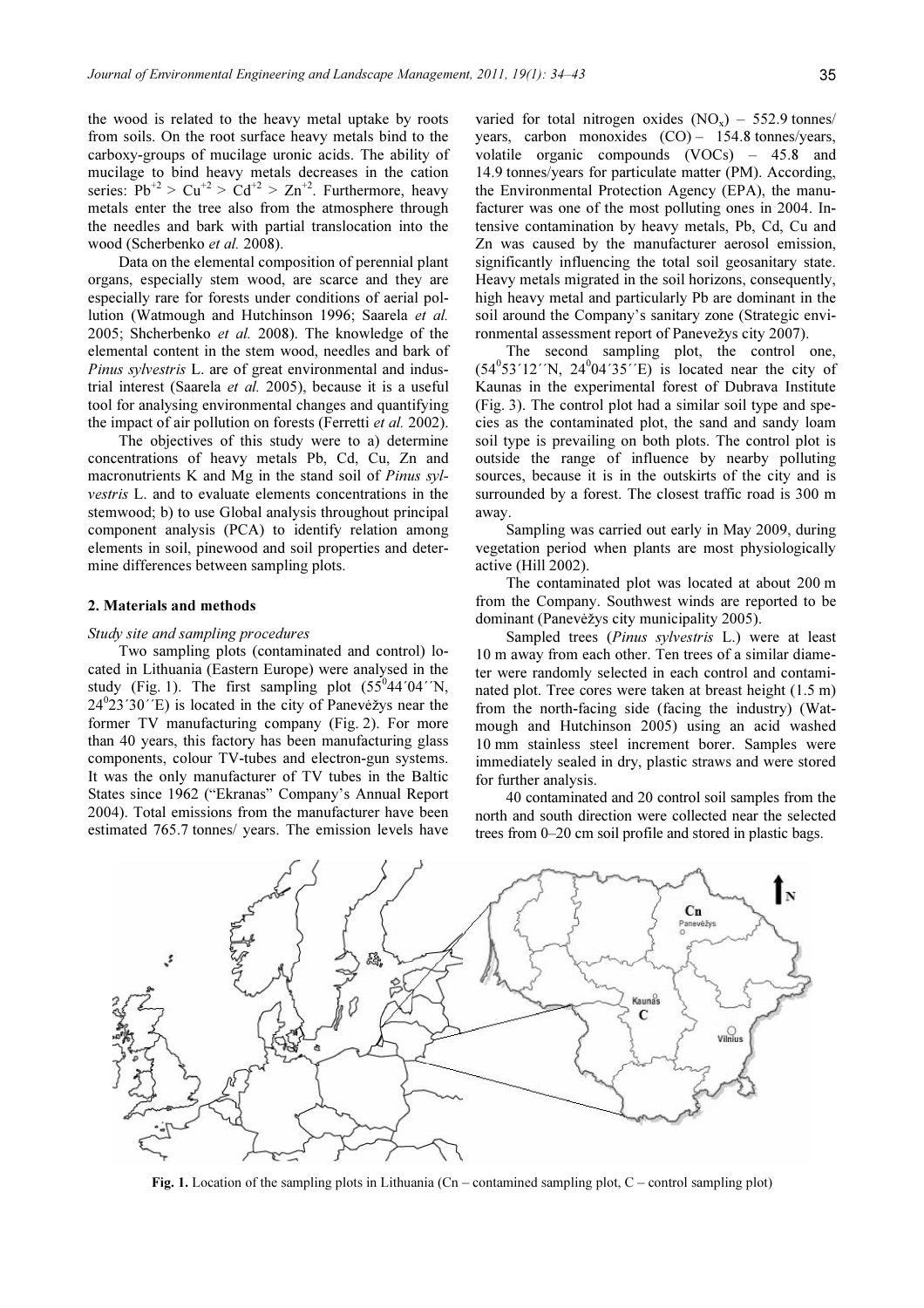

Fig. 2. Location of the contaminated study plot (55044´04´´N, 24023´30´´E). 1P, 2P, 3P etc. – trees sampled on the contaminated plot



Fig. 3. Location of the control study plot  $(54^053'12'N, 24^004'35'E)$ . 1S, 2S, 3S etc. – trees sampled on the control plot

Soil pH

Soil pH was measured using a soil-water ratio 1:5 and a glass electrode pH meter  $pH$  538 WTV. 20 g of the soil was mixed with 100 ml deionised water and was shaken for 1 hour using mechanical shaker Gerhardt, Rotoshake RS 12. The mixture was left for 60 minutes to allow it to settle. The electrode of pH meter was put into the slurry and measured 3 times in one solution.

Total organic carbon in soil

TOC was determined using apparatus TOC-V by SHIMADZU at 900 °C temperature. TOC content was recalculated using Eq. (1):

$$
W_{C,t} = 1000 \times \frac{m_2}{m_1} \times 0.2727 \tag{1}
$$

where  $W_{C,t}$  – TOC on basis of air-dried soil, g kg<sup>-1</sup>;  $m_1$  – mass (g) of test portion, g;  $m_2$  – mass of released CO<sub>2</sub>, g;  $0.2727$  – conversion factor for CO<sub>2</sub> to C (ISO 10694:1995).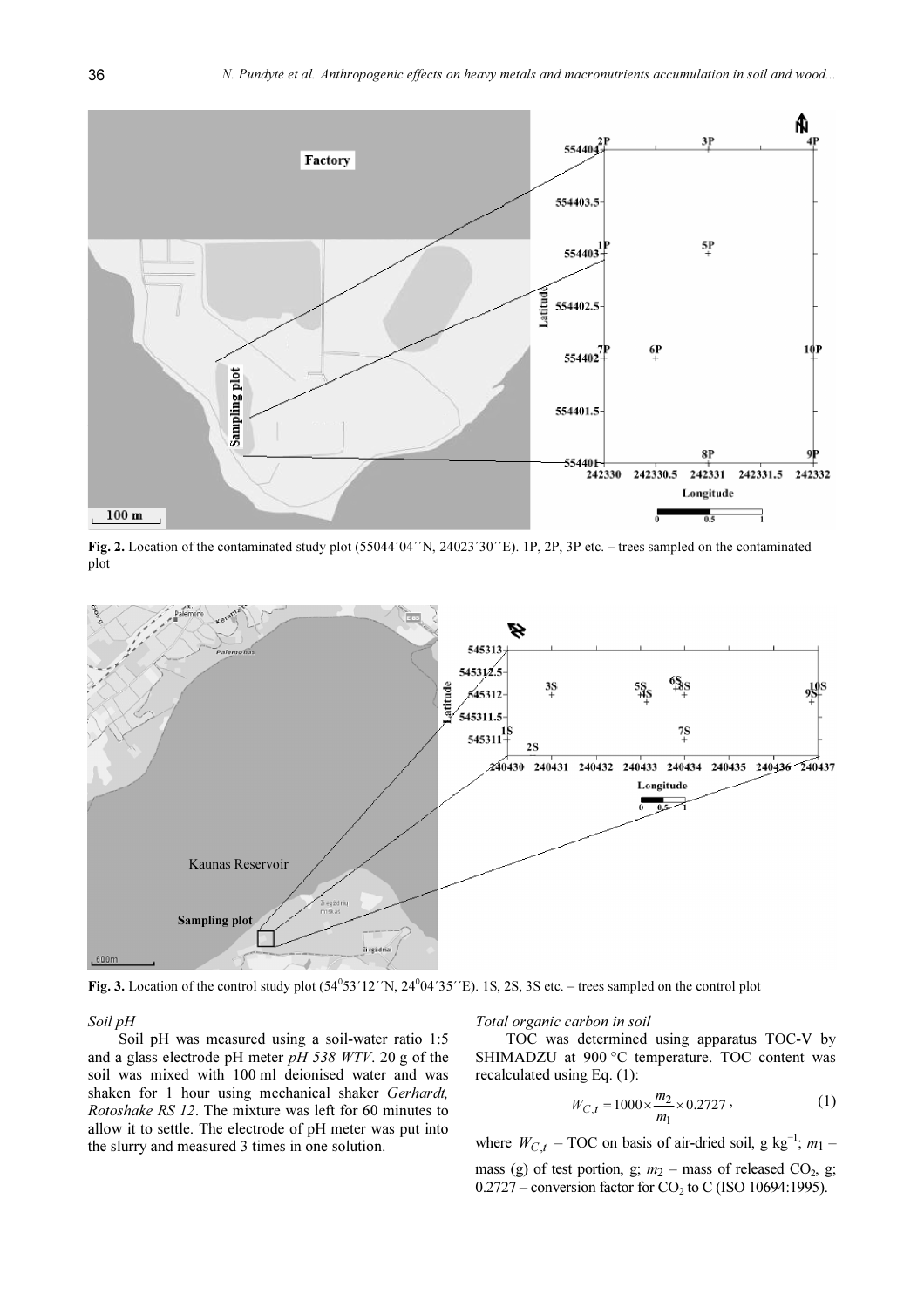# Total elements in soil

Soil samples were air-dried at room temperature for 24 hours, sieved (2 mm mesh) and weighed 0.2 g, then mixed with 9 ml HCl  $(37%)$  and 3 ml HNO<sub>3</sub>  $(65%)$ , poured into special vessels and then placed into a Milestone ETHOS digestor and heated for 30 min. The solution was then poured into 50 ml flask and diluted with distilled water to reach the marks of 50 ml (Butkus and Baltrėnaitė 2007; Baltrėnas et al. 2009).

The total concentrations of elements in soil and wood samples were determined by flame atomic absorption spectrophotometry (FAAS). A graphite furnace (GFAAS) was employed to determine metal concentrations when they were too low to be detected accurately by FAAS (Baltrėnaitė et al. 2010; Butkus and Baltrėnaitė 2007).

# Bioavailable elements in soil

Bioavailable elements in soil were assessed by water extraction of 20 g soil in 100 ml of distilled deionised water. Soil-water samples were shaken in Gerhardt, Rotoshake RS 12 for 1 hour and left to settle. Afterwards extracts were collected by filtration through filter paper and analysed for Pb, Cd, Zn, Cu, K, Mg concentrations by FAAS or GFAAS.

The ratio (%) of bioavailable elements in soil was calculated using Eq. (2):

$$
C_{bioav, \%} = \frac{C_{bioav}}{C_{tot}} \cdot 100\%, \qquad (2)
$$

where  $C_{bioav.%}$  – the percent of bioavailable elements in soil  $C_{bioav}$  – mean bioavailable metal concentration in soil solution, mg kg<sup>-1</sup>;  $C_{tot}$  – mean total metal concentration in soil, mg  $kg^{-1}DW$ .

# Total elements in wood

Each core was burnt for 45 min in E5CK-T muffle furnace  $(450 °C)$  and weighted, then mixed with 9 ml HCl (37%) and 3 ml  $HNO<sub>3</sub>$  (65%), poured into mineralization vessels and the same methods, described in total elements in soil analysis, were used.

# Data analysis

Some descriptive statistics were performed, average and standard deviation (SD) and statistical significance between elements concentrations between contaminated and control plot were assessed with a Student *t-test*. The differences were considered significant at  $p \le 0.05$ .

A multivariant analysis of the results was made using principal component analysis (PCA), based on correlation matrix. The components of PCA were rotated by a varimax rotation. The aim of using PCA was to ascertain any patters in all the samples in relation to chemical characteristics and draw a preliminary conclusion about the possible relationship among metals in soil, wood and soil properties (Jia et al. 2010). This methodology was applied in order to identify relation between variables, differences between control and contaminated plots and potential detection of anthropogenic pollutants source (Li et al. 2009). All the calculations were performed using the statistical packages Statistica 6.0 (Statsoft.Inc).

# 3. Results and discussion

#### Total elements in soil

The values of soil pH, TOC, total and bioavailable elements in the control and contaminated soil plots are summarized in Table 1.

Table 1. Mean soil pH, TOC and total and bioavailable metals in control and contaminated soils.  $\pm$  (Standard deviation) SD. Data in mg kg  $^{-1}$  DW in total elements

|                   | Control soil<br>$(n=20)$ | Contaminated soil<br>$(n=40)$ | Р   |
|-------------------|--------------------------|-------------------------------|-----|
| pH                | $5.29 \pm 0.09$          | $6.59 \pm 0.06$               | *** |
| <b>TOC</b>        | $2.47\pm0.48$            | $4.22 \pm 0.34$               | *** |
| Mg <sup>tot</sup> | $497 + 73$               | 498±72                        | n.s |
| $K^{\text{tot}}$  | $1282 \pm 87$            | $1107\pm 62$                  | n.s |
| $Ph^{tot}$        | $2.99 \pm 3.24$          | $25.6 \pm 2.3$                | *** |
| Cd <sup>tot</sup> | $0.719 \pm 0.19$         | $0.278 \pm 0.13$              | n.s |
| Cu <sup>tot</sup> | $0.01 \pm 0.80$          | $23.2 \pm 0.6$                | *** |
| $Zn^{tot}$        | $40.5 \pm 5.5$           | $36.9 \pm 3.6$                | n.s |

n – number of soil samples; significant differences between plots:  $*** - p < 0.001$ ; n.s. – non significant differences.

Soil has an ability to immobilise introduced heavy metals. According to Borůvka and Drábek; Toribio and Romanya; Dube et al. soil organic carbon together with soil pH is the most important parameter controlling heavy metal immobilisation in the soil. Soil pH was found to play the most important role in determining metal speciation, solubility of metals, due to its strong effects on solubility and speciation of metals both in the soil as a whole and particularly in the soil solution. A negative correlation between soil pH and heavy metal mobility and availability to trees has been well documented. For instance, decreased soil pH increases in heavy metal desorption from soil constituents and dissolution in soil solution were observed for Cd, Pb and Zn. The mobility and bioavailability of heavy metals also increase with decreased soil pH, thus enhancing the uptake of heavy metals by trees (Zeng et al. 2010).

The results of the studied soil pH varied from 5.69 to 7.78 and 4.62 to 6.04 on contaminated and control sites, respectively, indicating moderately acid to slightly alkaline soil on the contaminated site, strongly acid to moderately acid on the control plot. Soil pH influences macronutrients uptake and tree growth. Many soil macronutrients change the form because of reactions in the soil that are largely controlled by soil pH, consequently trees may not be able to use these changed macronutrients (Arduini et al. 1998). TOC ranged from 1.52 to 9.98 g  $kg^{-1}$  on the contaminated plot and from 0.39 to 9.86 g  $kg^{-1}$  on the control plot. The averages of soil pH and TOC at a depth of 0–20 cm of soil profile on contaminated and control plots are summarized in Table 1. Values of TOC and pH on the contaminated plot were statistically higher than on the control plot. Furthermore, average pH value of the contaminated plot approached to neutral (7.0) pH. The higher pH value can be a result of greater retention of metals and their lower solubility in the soil of the contaminated plot. Moreover, high soil pH can stabilize heavy metals, resulting in decreased leach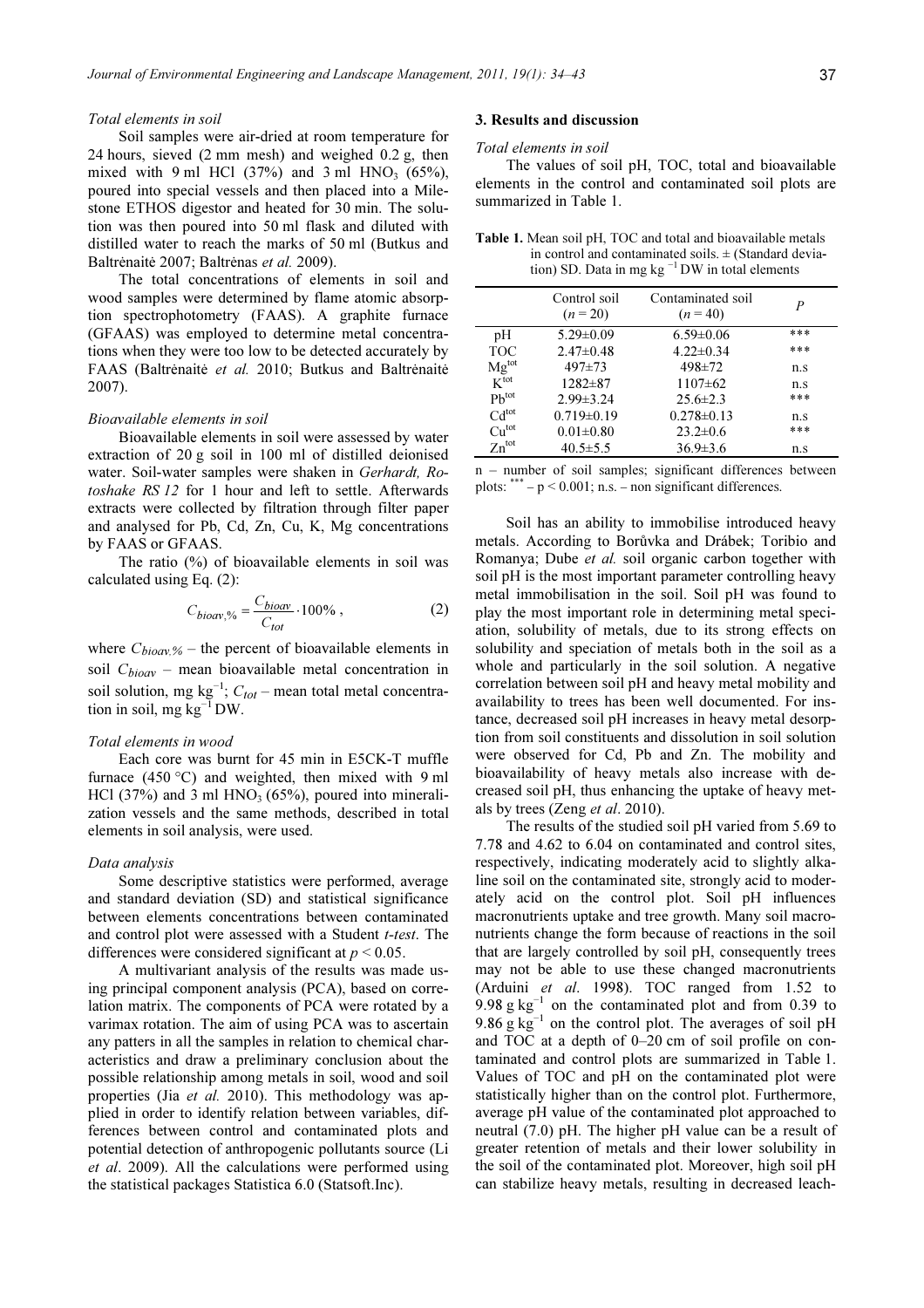ing effects of the soils heavy metals, additionally heavy metals become stabilized due to high soil pH which may result in lower element concentration in the soil solution. This may restrain the absorbability of the elements from the soil solution and transportation into tree tissues (Malik et al. 2010).

Background and limit values of concentrations for heavy metals Pb, Cd, Cu and Zn in Lithuania are given in Table 2 (Hygiene Standard of Lithuania HN 60:2004). Although the manufacturing Company was closed (it went bankrupt in 2004) at the time of sampling and there were no emissions into the air, the concentrations for Cd, Zn and particularly Cu and Pb were higher than the background values on the contaminated plot, though limit values were not exceeded for all investigated heavy metals. The total concentrations of Pb and Cu (except Zn and Cd) under trees on the control plot were below their environmental background values, indicating that this area received minimal atmospheric heavy metals input (Kuang et al. 2007).

Table 2. Background and limit values of heavy metals for Lithuanian moderate sandy soil (Hygiene Standard of Lithuania HN 60:2004)

| Metal          | Background values,<br>$mg \cdot kg^{-1}$ | Limit values<br>$mg \cdot kg^{-1}$ |
|----------------|------------------------------------------|------------------------------------|
| Pb             | 15                                       | 100                                |
| C <sub>d</sub> | 0.15                                     |                                    |
| Cu             | 8.1                                      | 100                                |
| Zn             | 26                                       | 300                                |

On the contaminated plot total heavy metal concentrations in the upper soil  $(0-20 \text{ cm})$  under the sampled trees ranged from  $8.42-37.4$  mg kg<sup>-1</sup> for Pb; 0.167– 0.483 mg  $\text{kg}^{-1}$  for Cd; 12.7–31.7 mg  $\text{kg}^{-1}$  for Cu; 18.5– 115 mg kg−1 for Zn. Similarly, heavy metal concentrations were reported according to Watmough et al. (2005). On the control plot  $(0-20 \text{ cm})$  heavy metal concentrations ranged from  $1.56-5.03$  mg kg<sup>-1</sup> for Pb; 0.02– 5.16 mg kg<sup>-1</sup> for Cd; 0.006–0.03 mg kg<sup>-1</sup> for Cu; 22.5– 96.5 mg kg<sup>-1</sup> for Zn. Heavy metal concentrations on both studied plots confirm that the contaminated plot was affected by high heavy metal deposition (total Pb and Cu concentrations on the contaminated plot were statistically  $(p < 0.001)$  higher than those on the control plot) and present contamination and clear differences between plots by Pb and Cu.

# Bioavailable metals

Results obtained in this work from analyses of bioavailable metals are listed in Table 3. The highest bioavailable concentrations were found for Zn on both sampling plots. For all the bioavailable metals, higher concentrations were found the contaminated plot than on the control plot and confirmed higher proportion of total metals that are available for trees.

The bioavailable concentrations are usually only 1– 5% of the total concentrations (Tarvainen and Kallio 2002). Fig. 4 shows the percentage of bioavailable metals to total metals on control and contaminated plots.

Table 3. Bioavailable metals in control and contaminated soils.  $±$  (Standard deviation) SD. Data in mg kg<sup>-1</sup> DW in bioavailable concentrations

|                            | Control soil<br>$(n=20)$ | Contaminated soil<br>$(n=40)$ | P   |
|----------------------------|--------------------------|-------------------------------|-----|
| $\frac{Mg^{(b)}}{K^{(b)}}$ | $2.40 \pm 1.17$          | $8.44\pm0.83$                 | *** |
|                            | $7.81 \pm 2.15$          | $24.42 \pm 1.52$              | *** |
| $Ph^{(b)}$                 | $0.007 \pm 0.006$        | $0.11 \pm 0.004$              | *** |
| $Cd^{(b)}$                 | $0.00004 \pm 0.001$      | $0.009 \pm 0.0007$            | *** |
| Cu <sup>(b)</sup>          | $0.0002\pm0.007$         | $0.076 \pm 0.005$             | *** |
| $Zn^{(b)}$                 | $0.22 \pm 0.03$          | $0.51 \pm 0.02$               | *** |

n – number of soil samples; significant differences between plots:  $*** - p < 0.001$ .



n – number of soil samples; significant differences between plots:  $-p < 0.001$ .

Fig. 4. Bioavailable metals in control and contaminated soils, %. Values are means±SD (vertical lines)

Percentage of bioavailable Pb, Cd, Zn, K and Mg (except Cu) on the contaminated plot was significantly higher ( $p < 0.001$ ) than on the control plot. In neutral soil reaction (pH 7.0) bioavailability of Cu is very low (Mažvila 2001), as a result the contaminated plot pH (6.59) approximate to neutral thus having lower bioavailable metal concentration than in control soil where pH was more acidic. The results on the contaminated plot indicated higher bioavailability of metals, to be precise, higher amount of metals that are available for tree uptake.

### Total elements in wood

Heavy metals and macroelements taken by a pine tree were also accumulated in the stemwood. Elements concentrations in sampled pine stemwood on both contaminated and control plots are summarized in Figs 5 and 6.

Heavy metal concentration in wood decreased in the following order:  $Pb > Zn > Cu > Cd$  on the contaminated site and  $Zn > Cu > Pb > Cd$  in control site. The contaminated plot showed high Pb accumulation, although, Pb is rather immobile in soil and concentrates primarily in the roots and is poorly translocated to the tree parts, resulting in a comparatively low transfer factor from soil to a tree (Madejon *et al.* 2004). In general, Cd is absorbed by higher plant roots and accumulated in aboveground organs, having thus a comparatively high transfer soil-tree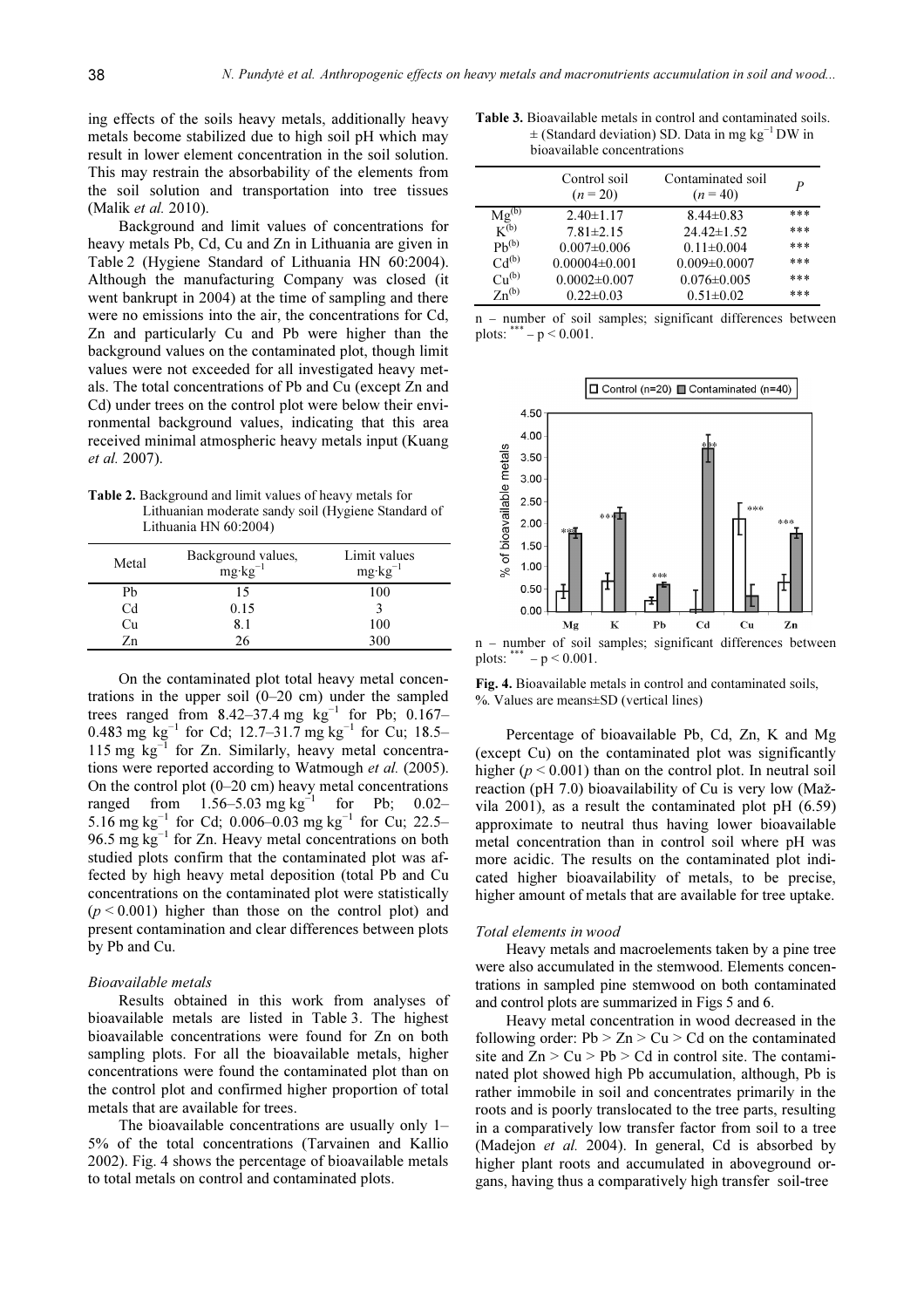

n – number of wood samples; significant differences between plots:  $^* - p > 0.05$  and  $^{***} - p < 0.001$ .

Fig. 5. Concentration of Mg, K and Pb in wood on both control and contaminated plots. Values are means ±SD (vertical lines). Value of Pb concentration (control) is multiplied by 100



n – number of wood samples; significant differences between plots:  $^* - p > 0.05$  and  $^{***} - p < 0.001$ ; n.s. – non significant differences.

Fig. 6. Concentration of Cd, Cu and Zn in wood on both control and contaminated plots. Values are means ±SD (vertical lines). Values of Cd concentration (control) is multiplied by 10

factor (Alloway 1995). Zn has relatively high transfer factor from soil to a tree and most plants can tolerate high Zn levels. Heavy metals such as Zn, Cd are readily translocated to the top of a tree, Cu is intermediate and Pb is translocated to the least extent (Alloway 1995). Pb, Cu and Zn, concentrations in pinewood on the contaminated site were significantly higher ( $p < 0.05$  and  $p < 0.001$ ) than those on the control plot.

According to Saarela et al.; Mingorance et al., Pb concentrations in wood of pine tree were very low, for instance  $0.1\pm0.07$  mg kg<sup>-1</sup> or 3.72±0.38 mg kg<sup>-1</sup>. The average concentration of Pb in contaminated stemwood showed extremely high values comparing to a control sample, though, Pb is not an essential element (Seregin and Ivanov 2001), however, in our case it was easily absorbed and accumulated in stemwood. The mean Pb concentrations were 34.5 ( $\pm$ 2.9) mg kg<sup>-1</sup> on the contaminated plot and low concentration was  $0.01$  ( $\pm$ 4.10) mg  $kg^{-1}$  on the control plot. Although Pb accumulation in the stemwood can be explained mostly by root uptake from soil, however, in our case, the soil concentration of Pb was only 25.6 $\pm$ 2.3 mg kg<sup>-1</sup>, therefore, bark uptake pathways could lead from atmospheric depositions from stack

emissions, consequently influencing a higher Pb concentration in contaminated wood.

Cd tends to be very mobile in soil systems and therefore available to trees (Fritioff and Greger 2007). In most environmental conditions, Cd enters first the roots, and only small amounts are transported to the shoots, the content decreases in the order: roots>stems>seeds (Benavides et al. 2005), consequently Cd showed low concentrations in both plots. On the contaminated plot concentrations varied only 0.002–0.013 mg  $kg^{-1}$ , in the control plot 0.001–0.007 mg kg<sup>-1</sup>.

In the study Cu concentrations were similar and varied 0.097–0.57 mg kg<sup>-1</sup> and 0.07–0.65 mg kg<sup>-1</sup> in the contaminated and control plots, respectively, however, no Cu contamination was found. Not only bioavailable Cu concentration can be taken by trees but also and the part of soil-immobilized Cu, because it's a necessary element for tree nutrition (Mažvila 2001).

Mean concentration of Zn in contaminated wood was 1.5 times higher than in control wood and varied from 0.775 to 2.182 mg kg<sup>-1</sup>; from 0.47 to 1.64 mg kg<sup>-1</sup>, respectively. It can be concluded that airborne heavy metal pollution leads to some degree of soil pollution but it is not easily reflected in stemwood data.

Other ions such as  $K^+$  and  $Mg^{+2}$  considerably affect the uptake of heavy metals by various plant tissues (Seregin and Ivanov 2001). However, pinewood is characterized by a lower contents of macroelements in comparison with the other organs (Shcherbenko et al. 2008). The concentration of two mineral elements K and Mg are lower in the samples from the control plot  $K - 22.9$ 55.5 mg kg<sup>-1</sup>; Mg – 11.3–55.6 mg kg<sup>-1</sup> than in contaminated plot K – 24.1–72.8 mg kg<sup>-1</sup>; Mg – 30.5– 65.8 mg  $kg^{-1}$ .

#### Global Analysis

Global analysis was carried out throughout a principal component analysis (PCA). This method is a useful tool in the examination of multivariant data (Topalian et al. 1999). The PCA applied in this study identifies five Factors that explained at least one variable and in total, explain 81.94% of the total variability: Factor 1 (47.42%), Factor 2 (14.06%), Factor 3 (11.43%), Factor 4  $(4.69\%)$  and Factor 5  $(4.33\%)$ . The first two factors explained more than 60% of the total variance. Fig. 7 shows the relation between these two factors. In total we identified four groups: the first group composed for all the elements concentration in wood, total Zn and soil TOC, the second group – for total Mg, K and Cd%, the third group for total Cd, Pb% and Zn% and the fourth group for the remaining elements. From these results we can observe as expected that the majority of bioavailable elements on the control (Cn) and contaminated (C) plots depends on the pH values and the concentration of elements in wood is related with soil TOC. With the exception of Zn, Pb and Cd the percentage of elements in solution were strongly correlated with bioavailable elements (Fig. 7). The PCA also allows us to classify the differences between the control and contaminated plots. Thus we observed that the minor % of Cd extraction on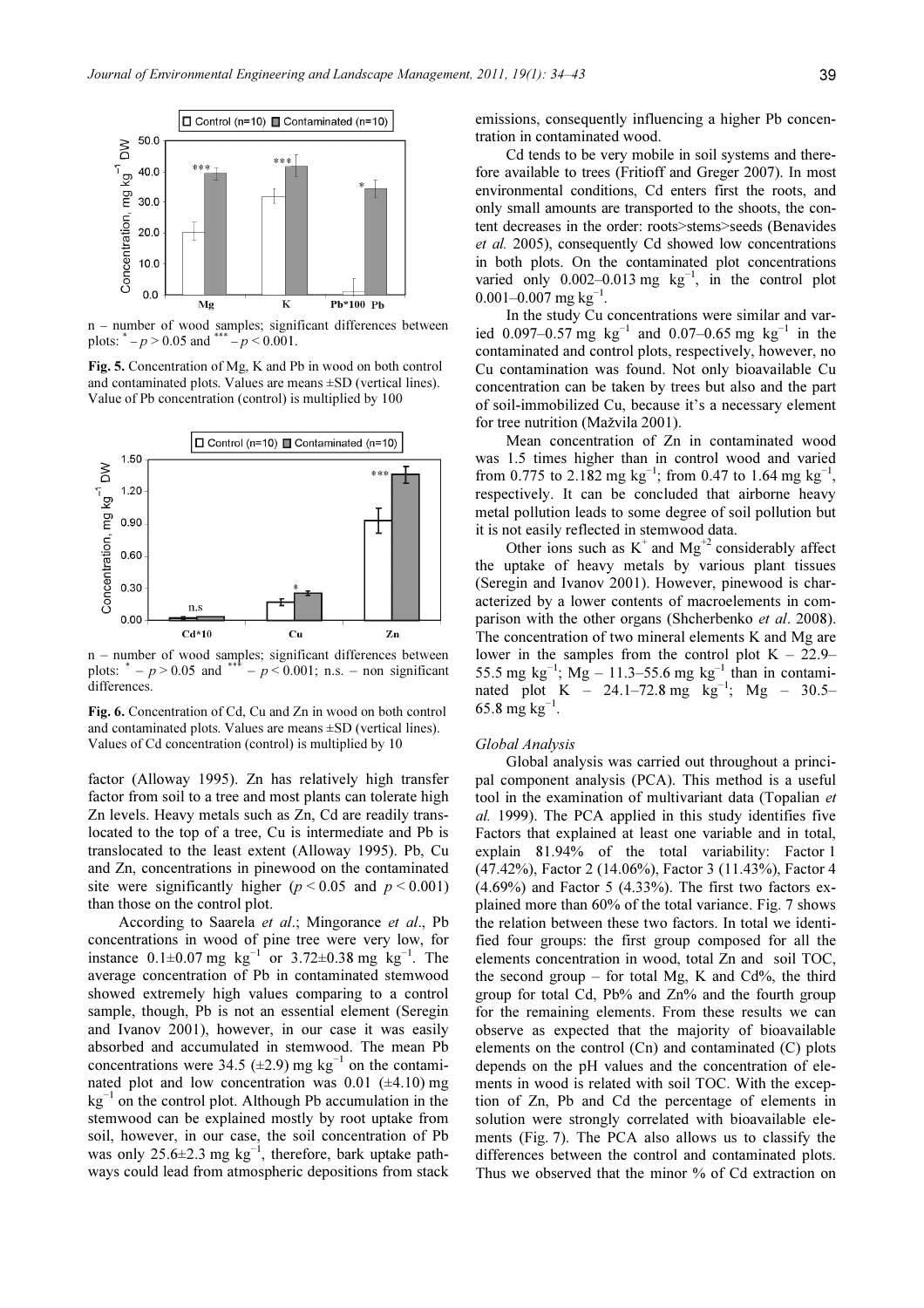the contaminated  $(Cn)$  plot in relation to the control  $(C)$ plot, decreased significantly. In relation to total concentration of K, Mg and Cd in wood no significant differences were founded. For the remaining elements the concentrations were significantly higher on the contaminated (Cn) plot. Fig. 8 represents the relation of Factor 1 and Factor 2 in consideration of all cases. The results showed that the concentration of the studied elements in contaminated (Cn) and control (C) plots is different and this suggests that some anthropogenic factor might be responsible for this difference, as observed in other studies (Li et al. 2009; Franco-Uría et al. 2009; Wu and Zhang 2010).



Fig. 7. Relation between Factor 1 and Factor 2 (Variables). A (first group, TOC, Cu(w),  $Mg(w)$ , Zn(w), Cd(w), K(w) and Zn(t)), B (second group, Mg(t), K(t) and Cu%), C (third group, Zn%, Pb% and Cd(t)) and D (fourth group, Zn(b), Pb(b), Cu(b), Cu(t), Cd(b), Pb(w), Cd%, K%, Pb(t), Mg%, pH, K(b) and Mg(b)). SI (Significant differences between sites, major concentration in contaminated plot), N.S. (non-significant differences between plots) and S.D. (Significant differences between sites, major concentration in control plot



Fig. 8. Relation between Factor 1 and Factor 2 (Cases). Principal component plot of all the samples collected on contaminated (Cn) and control (C) plots

# 4. Conclusions

1. On the contaminated plot total Pb and Cu concentrations were statistically ( $p \le 0.001$ ) higher than those on the control plot. These higher contaminations are very likely to be due to the nearby factory. The concentrations for Cd, Zn and particularly Cu and Pb were higher than the background values on the contaminated plot, and this is a clear evidence of the manufacturer effects on the accumulation of these metals. Measures are needed to reduce the effects of this industry on the surrounding area. The total soil concentrations of Pb and Cu, except Zn and Cd on the control plot were below their environmental background values.

2. Average bioavailable concentrations of Pb, Cd, Cu, Zn, K and Mg on the contaminated plot were significantly  $(p < 0.001)$  higher than on contaminated. Thus, this indicates higher amount of heavy metals and macronutrients that are available for tree uptake on the contaminated plot. Moreover, total Cu concentration in contaminated soil due to high soil pH resulted in less concentration in the soil solution than on the control plot.

3. Average concentration of heavy metals Pb, Cu, Zn and macronutrients K and Mg in wood of the contaminated plot were statistically ( $p \le 0.05$  and  $p \le 0.001$ ) higher than on the control plot, therefore, demonstrated Pinus sylvestris L. wood as a biomonitor of heavy metals pollution.

4. The applied PCA allowed us to observe the relations between elements. The bioavailable elements are very dependent of pH, and metals concentration in Pinus sylvestris L. wood depends on soil TOC. The variability and concentration of metals between control (C) and contaminated (Cn) plot is very different, thus we can affirm that manufacturing emissions have an important effect on metals accumulation on soils and Pinus sylvestris L. wood.

#### Acknowledgement

We gratefully acknowledge the colleagues from the Department of Environmental Protection of Vilnius Gediminas Technical University for chemical analysis as well as Giedrė Raginytė and Laimonas Cvirka for assistance in the field and laboratory work.

Financial support from the Research Council of Lithuania (COST Action FA0905) is gratefully acknowledged.

# References

- Akinola, M. O.; Njoku, K. L.; Ekeifo, B. E. 2008. Determination of Lead, Cadmium and Chromium in the Tissue of an Economically Important Plant Grown Around a Textile Industry at Ibeshe, Ikorodu Area of Lagoa State, Nigeria, Advances in Environmental Biology 2(1): 25–30.
- Alloway, B. J.; Ayres, D. C. 1997. Chemical principles of environment pollution. Second edition. London: Blackie Academic & Professional. 395 p.
- Arduini, I.; Kettner, C.; Godbold, D. L.; Onnis, A.; Stefani, A. 1998. pH influence on root growth and nutrient uptake of Pinus pinaster seedlings, Chemosphere 36(4–5): 733– 738. doi:10.1016/S0045-6535(97)10116-3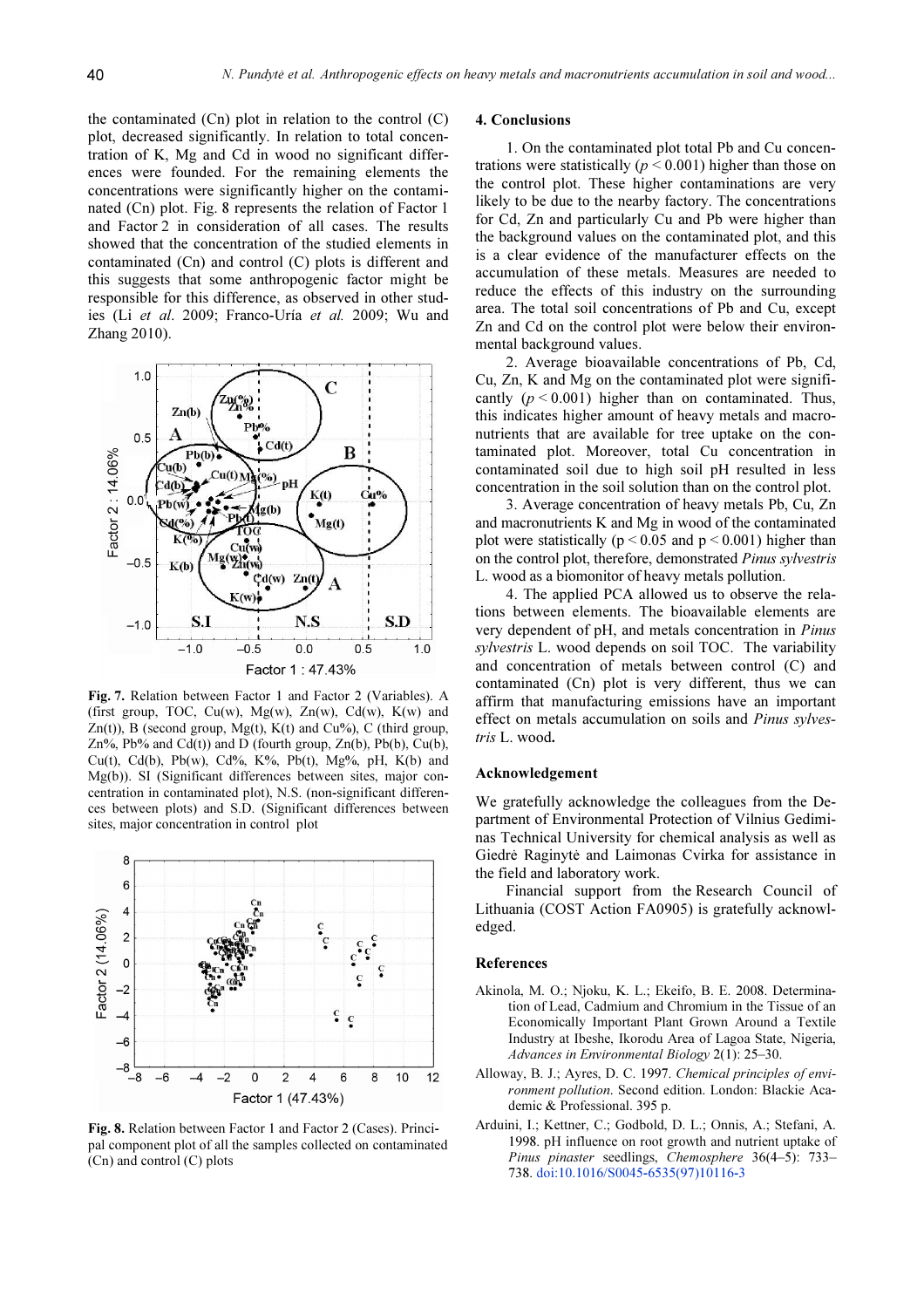- Ayodele, J. T.; Ahmed, A. 2001. Monitoring air pollution in Kano municipality by chemical analysis of Scots Pine (Pinus sylvestris L.) needles for sulphur content, The Environmentalist 21: 145–151. doi:10.1023/A:1010636528776
- Baltrėnaitė, E.; Butkus, D. 2007. Modelling of Cu, Ni, Zn and Pb transport from soil to seedlings of coniferous and leafy trees, Journal of Environmental Engineering and Landscape Management 15(4): 200–207.
- Baltrėnaitė, E.; Butkus, D. 2007. Transport of heavy metals from soil to Pinus sylvestris L. and Betula pendula trees, Ekologija 53(1): 29–36.
- Baltrėnaitė, E.; Butkus, D.; Booth, C. A. 2010. Comparison of three tree – ring sampling methods for trace metal analysis, Journal of Environmental Engineering and Landscape Management 18(3): 170–178. doi:10.3846/jeelm.2010.20
- Baltrėnas, P.; Vaitiekūnas, P.; Bačiulytė, Ž. 2009. Geležinkelio transporto taršos sunkiaisiais metalais dirvožemyje tyrimai ir įvertinimas, Journal of Environmental Engineering and Landscape Management 17(4): 244–251. doi:10.3846/1648-6897.2009.17.244-251
- Benavides, M. P.; Gallego, S. M.; Tomaro, M. L. 2005. Cadmium toxicity in plants, *Braz. J. Plant Physiol.* 17(1): 21– 34. doi:10.1590/S1677-04202005000100003
- Borůvka, L.; Drábek, O. 2004. Heavy metal distribution between fractions of humic substances in heavily polluted soils, Plant Soil Environ. 50(8): 339–345.
- Boruvka, L.; Kozak, J.; Krištoufkova, S. 1997. Heavy metal accumulation in plants grown in heavily polluted soils, Folia Microbiol. 42(5): 524–526. doi:10.1007/BF02826567
- Butkus, D.; Baltrėnaitė, E. 2007. Accumulation of heavy metals in tree seedlings from soil amended with sewage sludge, Ekologija 53(4): 68–76.
- Butkus, D.; Paliulis, D.; Baltrėnaitė, E. 2004. Sorption of heavy metals from polluted water and their migration in the system soil – tree, Journal of Environmental Engineering and Landscape Management 12(4): 120–125.
- Ferretti, M.; Innes, J. L.; Jalkanen, R.; Saurer, M.; Schäffer, J.; Spiecker, H.; Wilpert, K. 2002. Air pollution and environmental chemistry – what role for tree ring studies?, Dendrochronologia 20: 159–174. doi:10.1078/1125-7865-00014
- Franco-Uría, A.; López-Mateo, C.; Roca, E.; Fernández-Marcos, M. L. 2009. Source identification of heavy metals in pastureland by multivariate analysis in NW of Spain, Journal of Hazardous Materials 165: 1008–1015. doi:10.1016/j.jhazmat.2008.10.118
- Hill, L. J. 2002. Branching out into biogeochemical surveys: a guide to vegetation sampling, in Roach, I. C. (Ed.). Regolith and Landscapes in Eastern Australia, CRC LEME, Perth, 50–53.
- HN 60:2004. Pavojingų cheminių medžiagų didžiausios leidžiamos koncentracijos dirvožemyje [Maximum permissible concentrations of hazardous chemical materials in soil], Valstybės žinios 41–1357.
- ISO 10694:1995. Soil quality Determination of organic and total carbon after dry combustion (elementary analysis). International Organization for Standardization.
- Jia, L.; Wang, W.; Li, Y.; Yang, L. 2010. Heavy metals in soil and crops of an intensively farmed area: a case study in Yucheng City, Shandong Province, China, Int. J. Res. Public Health 7: 395–412. doi:10.3390/ijerph7020395
- Kabata-Pendias, A. 2000. Trace Elements in Soils and Plants. Published by CRC Press. 413 p. doi:10.1201/9781420039900
- Kord, B.; Mataji, A.; Babaie, S. 2009. Pine (Pinus Eldarica Medw.) needless as indicator for heavy metlas polllution, Int. J. Environment Sci. Tech. 7(1): 79–84.
- Kuang, Y. W.; Zhou, G. Y.; Wen, D. Z.; Liu, S. Z. 2007. Heavy metals in bark of Pinus massoniana (Lamb.) as an indicator of atmospheric deposition near a smeltery at Qujiang, China, Env. Sci. Pollut. Res. 14(4): 270–275. doi:10.1065/espr2006.09.344
- Li, J.; He, M.; Han, W.; Gu, Y. 2009. Analysis and assessment on heavy metal sources in coastal soils developed from alluvial deposits using multivariate statistical methods, Journal of Hazardous Materials 164: 976–981. doi:10.1016/j.jhazmat.2008.08.112
- MacDonald, J. D.; Hendershot, W. H. 2006. Modelling trace metal partitioning in forest floros of northern soils near metal smelters, Environmental Pollution 143: 228–240. doi:10.1016/j.envpol.2005.11.031
- Malik, R. N.; Husain, S. Z.; Nazir, I. 2010. Heavy metal contamination and accumulation in soil and wild plant species from industrial area of Islamabad, Pakistan, Pak. J. Bot. 42(1): 291–301.
- Mažvila, J.; Vaičys, M.; Motuzas, A. 2001. Lietuvos dirvožemių užterštumas sunkiaisiais metalais. Vilnius: Lietuvos mokslas. 245 p.
- Mingorance, M. D.; Valdes, B.; Rossini Oliva, S. 2007. Strategies of heavy metal uptake by plants growing under industrial emissions, Environmental International 33: 514– 520. doi:10.1016/j.envint.2007.01.005
- Nuhoglu, Y. 2006. A new approach to air pollution determination using annual rings: dendro-chemical elemental analysis of annual rings by SEM-EDS, Polish Journal of Environmental Studies 15(1): 111–119.
- Pantera, A; Papadopoulos, A. M.; Orfanoudakis, M. 2007. Trace element accumulation in tree rings of Pinus Halepensis during the last 140 years, Global NEST Journal 9(3): 286–292.
- Rudovica, V.; Katkevics, V.; Viksna, A. 2006. Studies of lead and cadmium pollution level in pine seedlings. Macro and trace elements, 23<sup>th</sup> workshop. Leipzig: Schubert-Verlag, 168–173.
- Saarela, K. E.; Harju, L.; Rajander, J.; Lill, J. O.; Heselius, S. J.; Lindroos, A.; Mattsson, K. 2005. Elemental analyses of pine bark and wood in an environment study, Science of the Total Environment 343: 231–241. doi:10.1016/j.scitotenv.2004.09.043
- Salemaa, M. 2003. Response of the understorey vegetation of boreal forest to heavy metal loading. University of Helsinki. Academic dissertation in Terrestrial Plant Ecology. 43 p.
- Seregin, I. V.; Ivanov, V. B. 2001. Physiological aspects of cadmium and lead toxic effects on higher plants, Russian Journal of Plant Physiology 48(4): 523–544. doi:10.1023/A:1016719901147
- Shcherbenko, T. A.; Koptsik G. N.; Groenenberg, B. J.; Lukina, N. V.; Livantsova, S. Yu. 2008. Uptake of nutrients and heavy metals by pine trees under atmospheric pollution, Moscow University Soil Science Bulletin 63(2): 51– 59. doi:10.3103/S0147687408020026
- Stravinskienė, V. 2005. Bioindikaciniai aplinkos vertinimo metodai: mokomoji knyga. Kaunas: VDU leidykla. 215 p.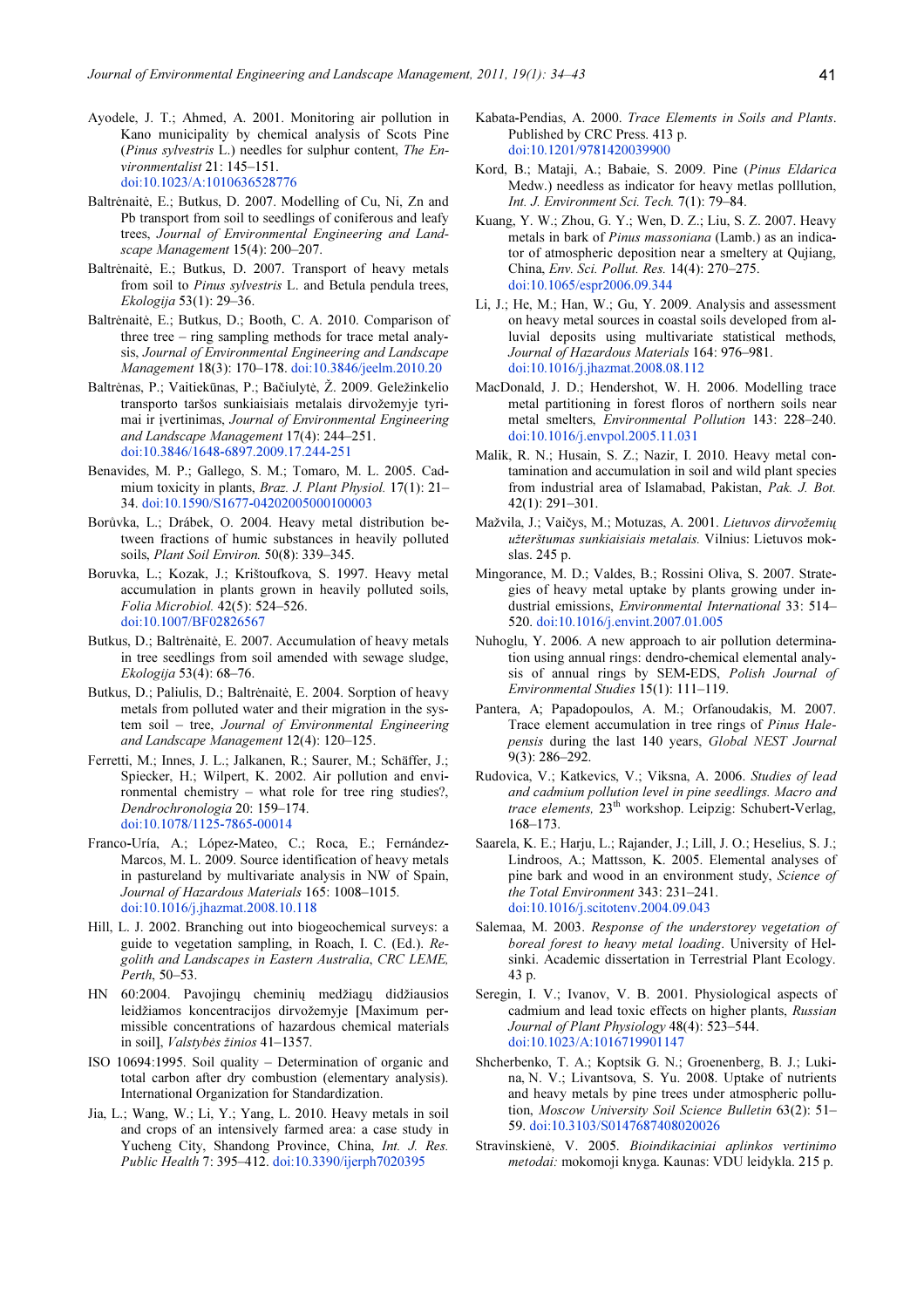- Stravinskienė, V.; Šimatonytė, A. 2008. Dendrochronological research of Scots pine (Pinus sylvestris L.) growing in Vilnius and Kaunas forest parks, Journal of Environmental Engineering and Landscape Management 16(2): 57– 64. doi:10.3846/1648-6897.2008.16.57-64
- Topalian, M. L.; Castane, P. M.; Rovedatti, M. G.; Salibian, A. 1999. Principal component analysis of dissolved heavy metals in water of the Reconquista river (Buenos Aires, Argentina), Bulletin of Environmental Contamination and Toxicology 63(4): 484–490. doi:10.1007/s001289901006
- Watmough, S. A.; Hutchinson, T. C. 1996. Analysis of tree rings using inductively coupled plasma mass spectrometry to record fluctuations in a metal pollution epizode, Environmental Pollution 93(1): 93–102. doi:10.1016/0269-7491(95)00107-7
- Watmough, S. A.; Hutchinson, T. C. 2005. A comparison of temporal patterns in trace metal concentration in tree rings of four common European tree species adjacent to a Cu – Cd refinery, Water, Air, and Soil Pollution 146: 225–241. doi:10.1023/A:1023952417583
- Watmough, S. A. 1999. Monitoring historical changes in soil and atmospheric trace metal levels by dendrochemical analysis, Environmental Pollution 106: 391–403. doi:10.1016/S0269-7491(99)00102-5
- Wu, C.; Zhang, L. 2010. Heavy metal concentrations and their possible sources in paddy soils of a modern agricultural zone, southeasthern China, Environmental Earth Sciences 60: 45–56. doi:10.1007/s12665-009-0168-4
- Yilmaz, S.; Zengin, M. 2003. Monitoring environmental pollution in Erzurum by chemical analysis of Scots pine (Pinus sylvestris L.) needles, Environmental International 29: 1041–1047. doi:10.1016/S0160-4120(03)00097-7
- Zeng, F.; Ali, S.; Zhang, H.; Ouyang, Y.; Qiu, B.; Wu, F.; Zhang, G. 2010. The influence of pH and organic matter content in paddy soil on heavy metal availability and their uptake by rice plants, Environmental Pollution 159: 84– 91. doi:10.1016/j.envpol.2010.09.019

# ANTROPOGENINIO POVEIKIO ĮTAKA SUNKIŲJŲ METALŲ IR MAKROELEMENTŲ KAUPIMUISI DIRVOŽEMYJE IR PUŠIES (PINUS SYLVESTRIS L.) MEDIENOJE

#### N. Pundytė, E. Baltrėnaitė, P. Pereira, D. Paliulis

# S a n t r a u k a

Pagrindinis tiriamojo darbo tikslas – nustatyti sunkiųjų metalų kiekį paprastosios pušies (Pinus sylvestris L.), augusios šalia buvusios Ekrano gamyklos Panevėžyje, medienoje bei palyginti su augusios kontrolinėje teritorijoje. Įvertinta ir palyginta abiejų teritorijų dirvožemis, nustatyta dirvožemio pH, bendrosios anglies kiekis (TOC), įvertintos suminė ir judriosios fazės sunkiųjų metalų – švino (Pb), kadmio (Cd), vario (Cu), cinko (Zn) bei makroelementų – kalio (K) ir magnio (Mg) koncentracijos. Nustatyta į pušų medieną užterštoje ir kontrolinėje teritorijose patekusių metalų kiekiai. Akivaizdu, kad judriosios fazės metalų koncentracijos užterštoje teritorijoje (Cd – 0,009 mg·kg–1, Pb – 0,11 mg·kg–1, Cu – 0,076 mg·kg<sup>-1</sup>, Zn – 0,51 mg·kg<sup>-1</sup> ir K – 24,42 mg·kg<sup>-1</sup>, Mg – 8,44 mg·kg<sup>-1</sup>) yra didesnės (p < 0,001) nei kontrolinėje  $(Cd - 0.00004 \text{ mg} \cdot \text{kg}^{-1}$ , Pb – 0.007 mg·kg<sup>-1</sup>, Cu – 0.000 2 mg·kg<sup>-1</sup>, Zn – 0.22 mg·kg<sup>-1</sup> ir K – 7.81 mg·kg<sup>-1</sup>, Mg –  $2,40$  mg·kg<sup>-1</sup>). Pb (34,5 mg·kg<sup>-1</sup>), Cu (0,258 mg·kg<sup>-1</sup>), Zn (1,36 mg·kg<sup>-1</sup>) ir K bei Mg koncentracijos buvo statistiškai didesnės užterštoje teritorijoje ( $p < 0.05$ ) augusios pušies medienoje nei kontrolinės ( $p < 0.001$ ) – Pb – 0.01 mg kg<sup>-1</sup>, Cu – 0,172 mg·kg<sup>-1</sup>, Zn – 0,93 mg kg<sup>-1</sup>. Cd koncentracija užterštoje teritorijoje augusios pušies medienoje nedaug skyrėsi nuo kontrolinės.

Reikšminiai žodžiai: metalų kaupimasis, dirvožemio užtarša, sunkieji metalai, makroelementai, Pinus sylvestris L.

# ВЛИЯНИЕ АНТРОПОГЕННОГО ЗАГРЯЗНЕНИЯ ТЯЖЕЛЫМИ МЕТАЛЛАМИ И МАКРОЭЛЕМЕНТАМИ НА ПОЧВУ И СОСНУ ОБЫКНОВЕННУЮ (PINUS SYLVESTRIS L.)

# Н. Пундите, Э. Балтренайте, П. Перейра, Д. Палюлис

# Р е з ю м е

Главной целью научно-исследовательской работы было определить количество тяжелых металлов в древесине сосны обыкновенной (Pinus sylvestris L.) на территории бывшего завода «Экранас» в Паневежисе и сравнить его с данными контрольной территории. В исследовательской работе оценены и сравнены почвы обеих территорий, определен показатель рН почвы, общее количество углерода (ОКУ), оценены общие и растворимые концентрации тяжелых металлов свинца (Pb), кадмия (Cd), меди (Cu), цинка (Zn), концентрации макроэлементов калия (K) и магния (Mg). Также оценено попадание металлов в древесину сосны в загрязненной и контрольной зонах. Замечена тенденция: концентрация растворимых металлов Cd (0,009 мг·кг<sup>-1</sup>), Pb (0,11 мг·кг<sup>-1</sup>), Cu (0,076 мг·кг<sup>-1</sup>), Zn  $(0,51 \text{ m} \cdot \text{kr}^{-1})$  и К  $(24,42 \text{ m} \cdot \text{kr}^{-1})$ , Мg  $(8,44 \text{ m} \cdot \text{kr}^{-1})$  в загрязненной зоне выше  $(p \le 0.001)$ , чем в контрольной, соответственно Cd (0,00004 мг·кг–1), Pb (0,007 мг·кг–1), Cu (0,002 мг·кг–1), Zn (0,22 мг·кг–1) ir K (7,81 мг·кг–1), Mg (2,40 мг·кг<sup>-1</sup>). Концентрации Pb (34,49 мг·кг<sup>-1</sup>), Cu (0,258 мг·кг<sup>-1</sup>), Zn (1,36 мг·кг<sup>-1</sup>), K и Mg в древесине были статистически выше на загрязненной территории (р < 0,05), чем на контрольной (р < 0,001) – Pb (0,01 мг·кг<sup>-1</sup>), Cu (0,172 мг·кг–1), Zn (0,93 мг·кг–1). Концентрация Cd на загрязненной территории существенно не отличалась от концентрации на контрольной территории.

Ключевые слова: накопление металлов, загрязнение почв, тяжелые металлы, макроэлемеинты, Pinus sylvestris L.